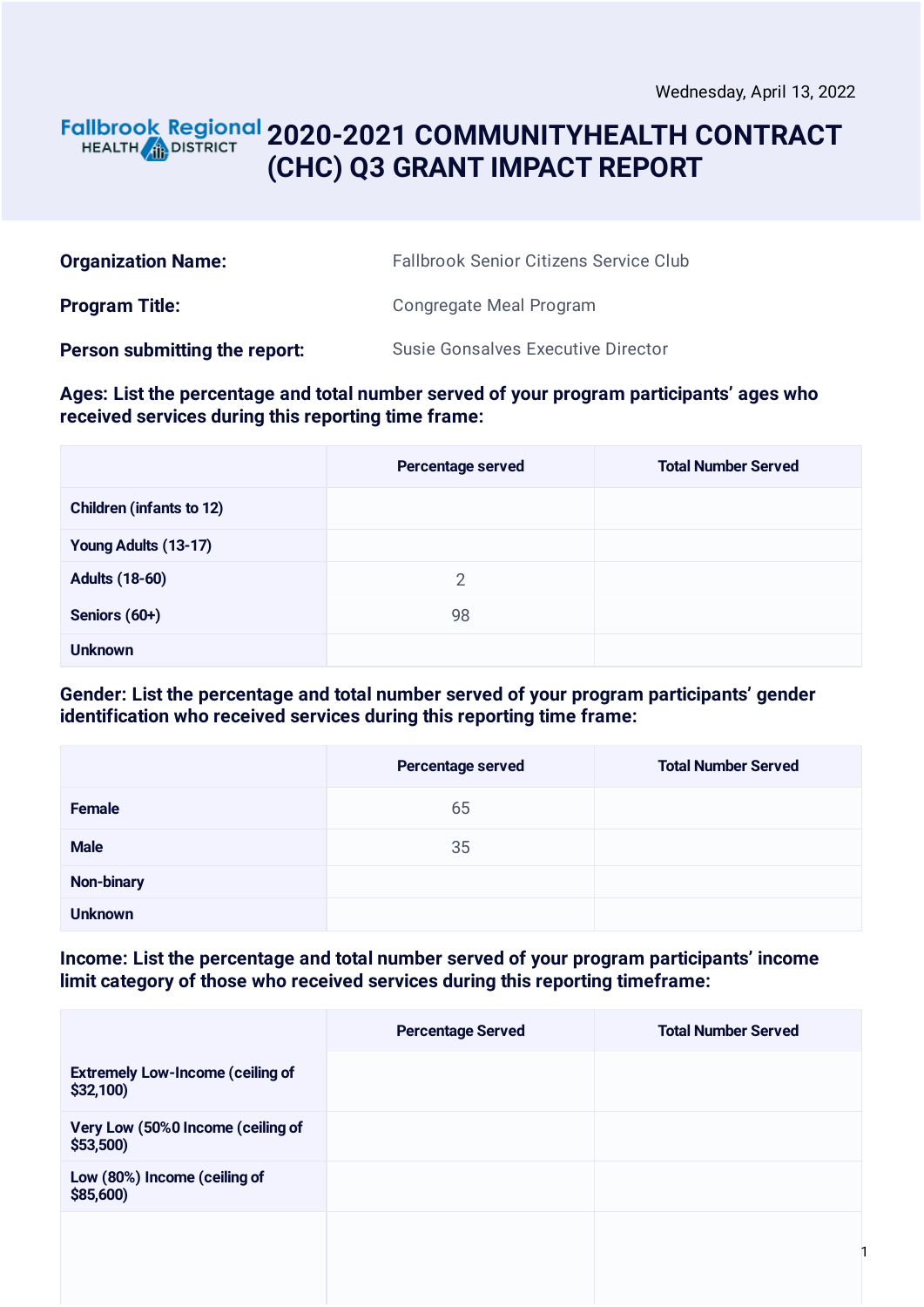|                                  | <b>Percentage Served</b> | <b>Total Number Served</b> |
|----------------------------------|--------------------------|----------------------------|
| <b>Higher than listed limits</b> |                          |                            |
| <b>Unknown</b>                   | 100                      |                            |

**How many District residents directly benefited (participant/client)from this program in this reporting quarter?** 88

# **GOALS & OBJECTIVES**

#### **Please provide the Goal 1 statement from your application. Discuss the actions within each objective and provide your outcome data accordingly.**

Goal 1 Statement: The primary goal of the Congregate Meal Program is to alleviate food insecurity by providing hot, freshly prepared nutritious meals daily to as many seniors as possible in the greater Fallbrook area, who otherwise would not have regular access to such meals.

To meet the stated goal, The Fallbrook Senior Center has provided approximately 30 meals each day, five days a week, at no cost to seniors (60+), in a congregate setting to encourage socialization. Meals provided were substantial, hot and nutritious, meeting the strict dietary guidelines established by the San Diego County AIS and based on the specific nutritional needs of seniors. Menu plans, food preparation, and meal service successfully passed all the San Diego County inspections conducted during the 3rd quarter thus ensuring that all clients served received one third of their daily nutritional needs. During the second quarter we served 1689 meals to seniors and 88 residents of the Health District directly benefited from the Congregate Meal Program

### **Please provide the Goal 2 statement from your application. Discuss the actions within each objective and provide your outcome data accordingly.**

N/A

# **PARTICIPANT SUCCESS STORY**

### **Participant Success Story:**

The following quotes are from anonymous lunch attenders:

"I enjoy coming to the Senior Center to meet new people, eat healthier and to receive monthly classes on health and nutrition. The veggies are always cooked perfectly."

"I like to come to lunch to visit with my friends and eat healthier."

"I really like the lunch program. The food is good, and much healthier than I would make myself at home."

We could not possible run our nutrition program without the help of the Fallbrook Regional Health **District** 

# **ACKNOWLEDGEMENT**

### **Please describe how the Fallbrook Regional Health District's Community Health Contract - Grant investment toward this program was acknowledged during this reporting timeframe.**

The Fallbrook Regional Health District logo is listed under our Supporters and Partnerships category in our monthly newsletter, The Senior Center Chronicle. The FRHD logo is also on our monthly menu page. The senior Center Chronicle is distributed to close to 400 members every month. Total number of outreach for the 3rd quarter was 1200 newsletter distributed.